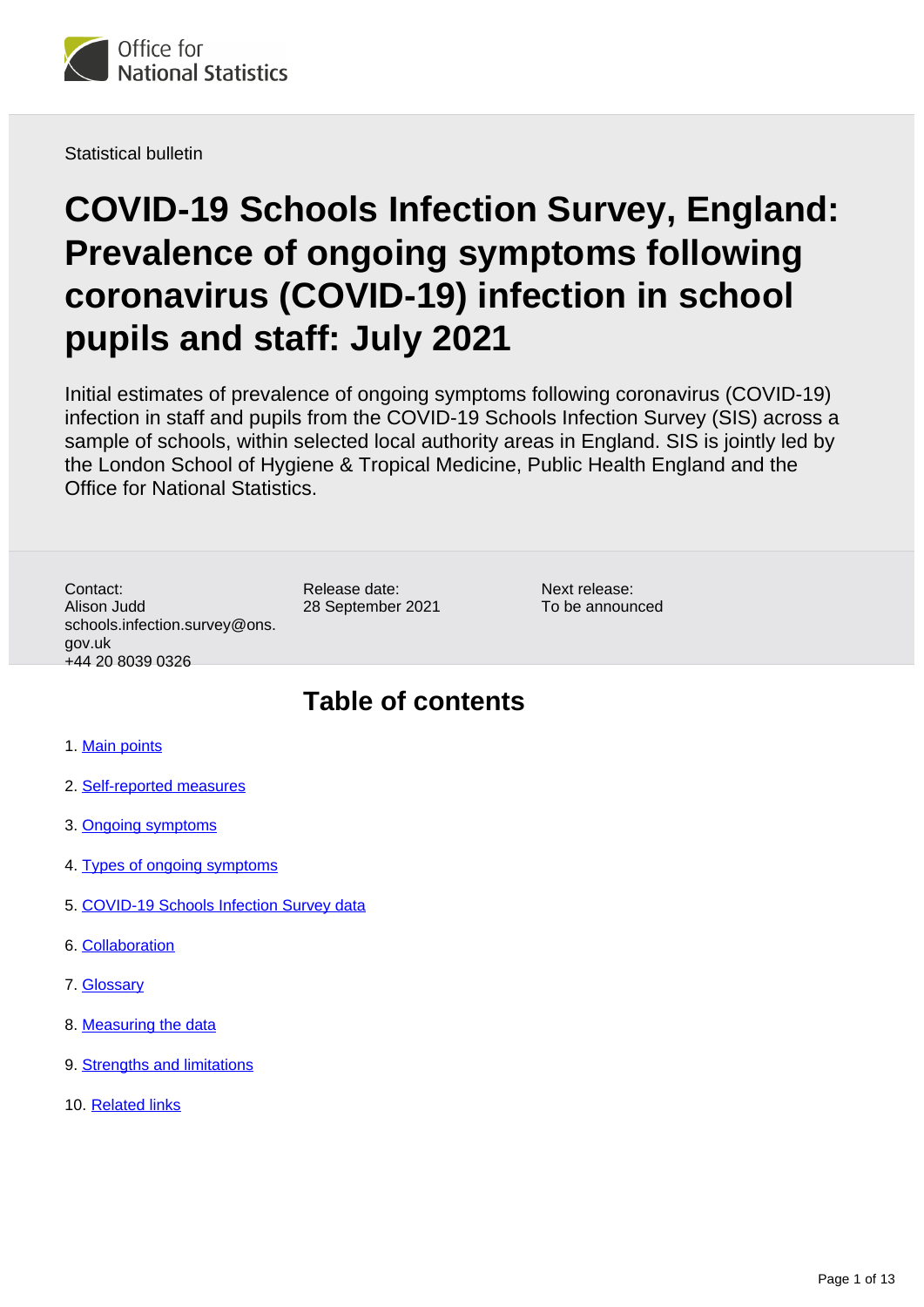## <span id="page-1-0"></span>**1 . Main points**

- Of survey respondents, just over one in three or 35.7% of staff members (95% confidence interval; 30.1% to 41.6%) and over one in ten or 12.3% of secondary school pupils (95% confidence interval; 8.5% to 16.9%) with a previously confirmed coronavirus (COVID-19) infection reported experiencing ongoing symptoms more than four weeks from the start of the infection.
- Among those experiencing ongoing symptoms, the most common symptom reported was "weakness /tiredness" by both staff (59.6%) and pupils (46.3%), staff then reported experiencing "shortness of breath" (41.8%) as the next most common symptom, however this was reported by fewer pupils (20.4%).
- Of survey respondents experiencing ongoing symptoms, 15.5% of staff (95% confidence interval; 10.1% to 22.4%) and 9.4% of secondary school pupils (95% confidence interval; 3.1% to 20.7%) said their ability to carry out day-to-day activities had been significantly reduced.
- Of survey respondents experiencing ongoing symptoms, most staff members reported that their ability to carry out activities at work reduced a little (46.6% with 95% confidence interval; 38.3% to 55.0%) or not at all (43.2% with 95% confidence interval; 35.0% to 51.6%).
- Of survey respondents experiencing ongoing symptoms, 50.0% of secondary school pupils (95% confidence interval; 38.5% to 67.1%) reported that they attended all of school as normal despite experiencing ongoing symptoms.

### **Have you been asked to take part in the study?**

- For more information, please visit the **SIS** participant quidance page.
- If you have any further questions, please email the SIS operations team: Schools. Studies. [Mailbox@ons.gov.uk.](mailto:Schools.Studies.Mailbox@ons.gov.uk)

The estimates presented in this release are unweighted and based on self-reported instances of "ongoing symptoms" experienced by a small number of survey respondents at any point since the start of the coronavirus (COVID-19) pandemic and are not intended to be generally applicable to all staff and pupils in England. We recommend referring to the COVID-19 Infection Survey for [estimates of COVID-19 positivity](https://www.ons.gov.uk/peoplepopulationandcommunity/healthandsocialcare/conditionsanddiseases/bulletins/coronaviruscovid19infectionsurveypilot/latest) or estimates of the current [prevalence of ongoing symptoms](https://www.ons.gov.uk/peoplepopulationandcommunity/healthandsocialcare/conditionsanddiseases/bulletins/prevalenceofongoingsymptomsfollowingcoronaviruscovid19infectionintheuk/latest) following COVID-19 infection in the UK.

The School Infection Survey (SIS) ran for the 2020 to 2021 academic year and was set up to monitor prevalence of COVID-19 infection and presence of antibodies among pupils and staff within a sample of schools in England. As part of this study, in the last term of the academic year, both pupils and staff were asked to complete a questionnaire that included questions designed to explore the impact that ongoing COVID-19 related symptoms might be having on school pupils and staff.

Used in combination with other studies on the prevalence of ongoing symptoms following COVID-19 infection, this data helps build a more comprehensive picture of the impact of COVID-19.

## <span id="page-1-1"></span>**2 . Self-reported measures**

The estimates presented in this release relate to the prevalence of self-reported symptoms as experienced by individuals, rather than clinically diagnosed ongoing symptomatic coronavirus (COVID-19) or post-COVID-19 syndrome.

Participants were asked the following questions as part of the end of survey questionnaire: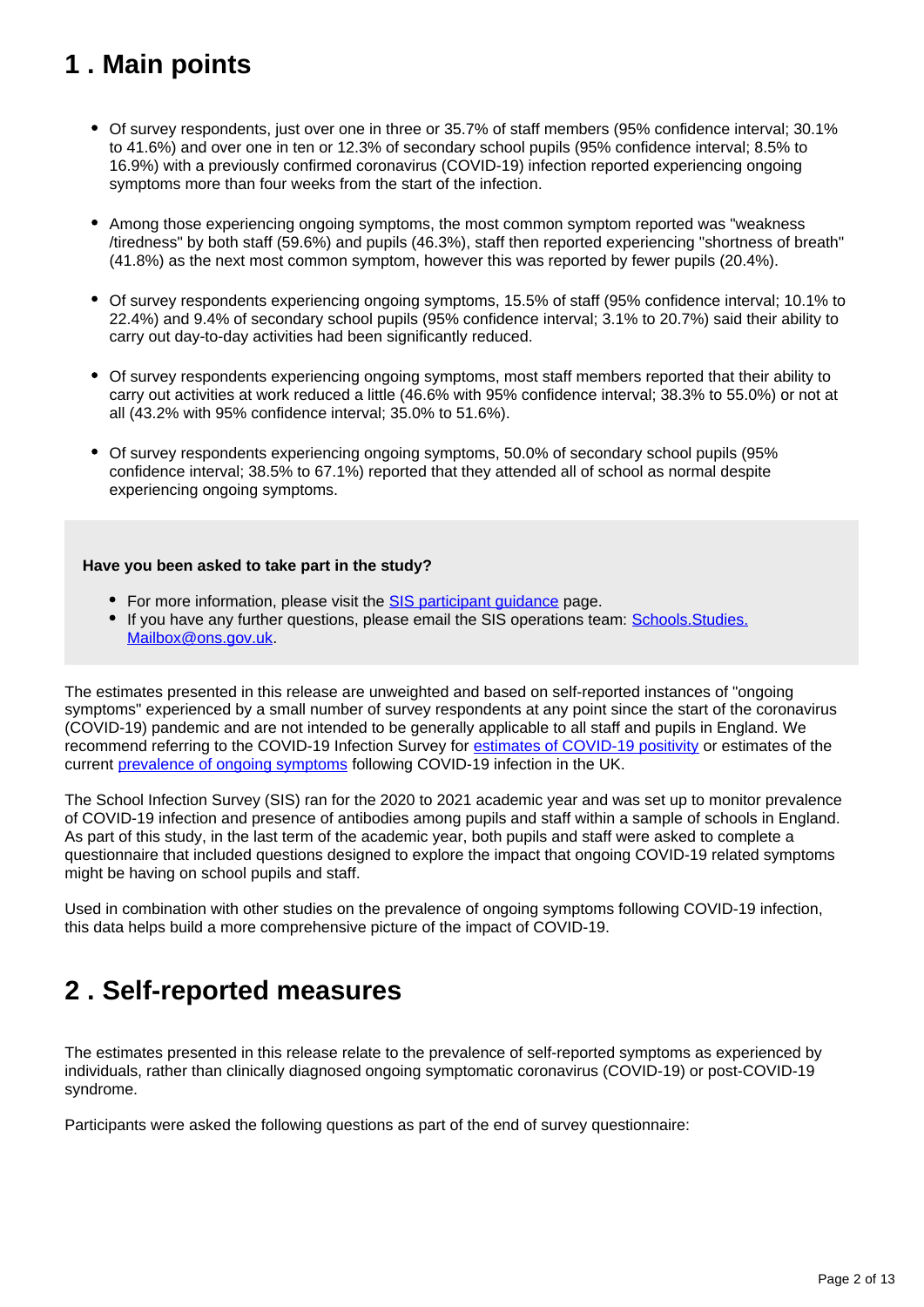- "Do you think you have, or have previously had, COVID-19?"
- "Were or are you experiencing ongoing symptoms more than four weeks since the start of your COVID-19 infection, that are not explained by something else?"

As respondents were not provided with a predefined list of symptoms to choose from, this question captures all symptoms that the respondent believes are linked to COVID-19 infection.

Results should be interpreted with caution because it is not known how many people would have experienced these symptoms even if they had not been infected with COVID-19. The survey response rate of 20% also means that the findings may be subject to response bias. More information on the response rate and strengths /limitations of the study can be found in [Section 8](https://www.ons.gov.uk/peoplepopulationandcommunity/healthandsocialcare/conditionsanddiseases/bulletins/covid19schoolsinfectionsurveyenglandprevalenceofongoingsymptomsfollowingcoronaviruscovid19infectioninschoolpupilsandstaff/july2021#measuring-the-data).

## <span id="page-2-0"></span>**3 . Ongoing symptoms**

### **Staff and secondary school pupils with ongoing symptoms**

Of respondents who said that they had a confirmed coronavirus (COVID-19) infection, 35.7% of staff (95% confidence intervals; 30.1% to 41.6%) and 12.3% of secondary school pupils (95% confidence intervals; 8.5% to 16.9%) experienced ongoing symptoms more than four weeks since the start of that infection; this can be seen in Figure 1.

Of respondents who said they had a suspected COVID-19 infection, 34.2% of staff (95% confidence intervals; 26.7% to 42.4%) and 12.7% of secondary school pupils (95% confidence intervals; 8.2% to 18.5%) experienced ongoing symptoms more than four weeks since the start of that infection.

Due to the similar proportions of participants reporting ongoing symptoms more than four weeks after either a confirmed or suspected COVID-19 infection, the results throughout the rest of this publication group these participants together.

### **Figure 1: Percentage of staff and secondary pupils reporting ongoing symptoms more than four weeks after COVID-19 infection**

**England, 2 July to 26 July 2021**

### [Download the data](https://www.ons.gov.uk/visualisations/dvc1586/fig1/datadownload.xlsx)

- 1. Sample size (those with confirmed/suspected previous COVID infection): Staff = 432, and secondary school pupils = 434.
- 2. Self-reported symptoms experienced after COVID-19 infection.
- 3. Data for primary school pupils are too small to present because of [statistical disclosure criteria.](https://www.ons.gov.uk/methodology/methodologytopicsandstatisticalconcepts/disclosurecontrol/policyforsocialsurveymicrodata)
- 4. COVID-19 confirmed by lab or lateral flow test.
- 5. COVID-19 suspected from diagnostic by GP/NHS 111 or due to symptoms.
- 6. Unweighted data.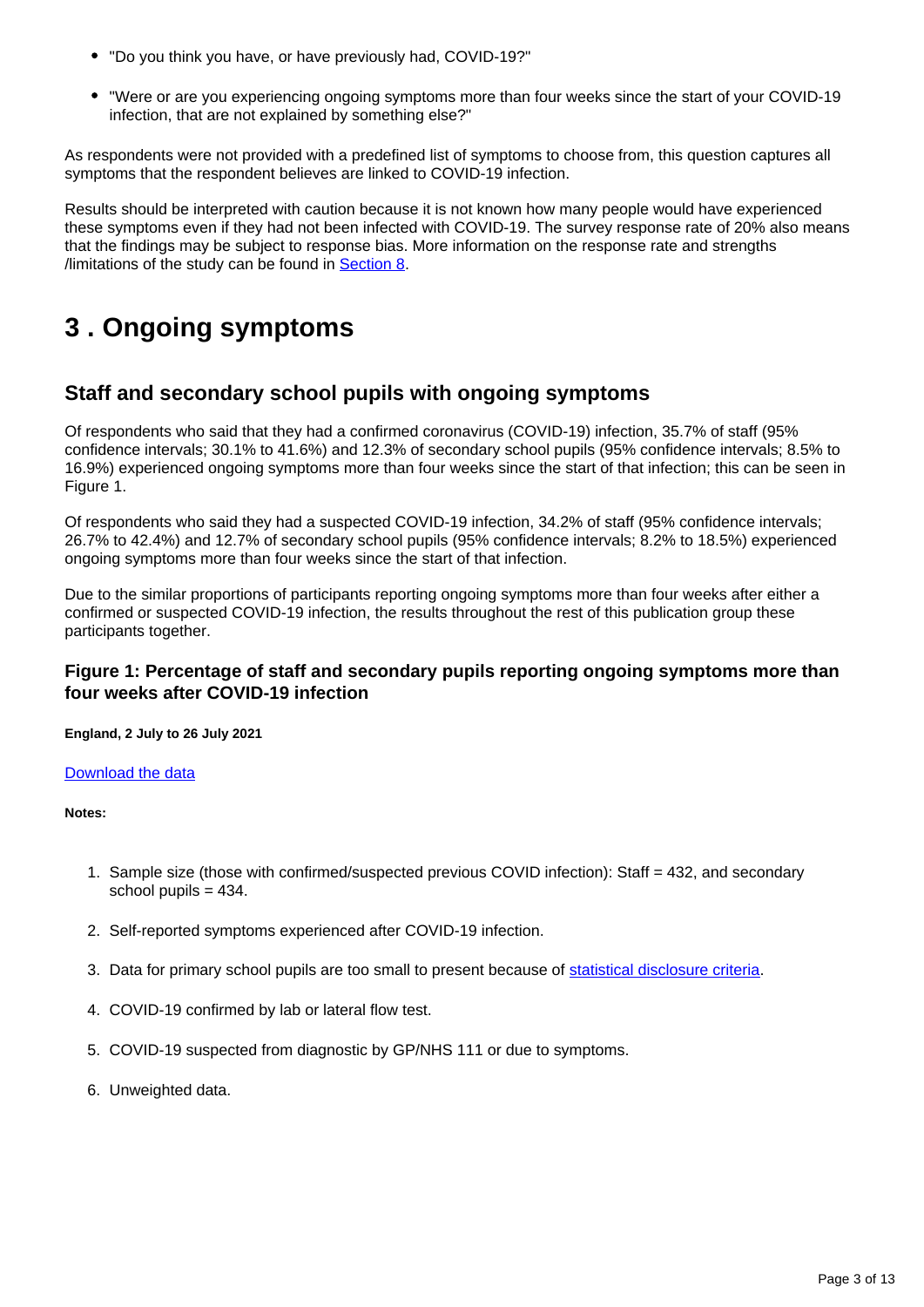### **Ability to carry out day-to-day activities**

Approximately half of staff (51.4% with 95% confidence interval; 43.0% to 59.6%) and secondary school pupils (49.1% with 95% confidence interval; 35.1% to 63.2%) who experienced ongoing symptoms more than four weeks since their COVID-19 infection reported that their ability to carry out general day-to-day activities reduced a little; this can be seen in Figure 2.

Ability to carry out day-to-day activities reducing a lot was reported by 15.5% of staff (95% confidence interval; 10.1% to 22.4%) and 9.4% of secondary school pupils (95% confidence interval; 3.1% to 20.7%).

### **Figure 2: Percentage of staff and secondary pupils who said that their ongoing symptoms reduced their ability to carry out day-to-day activities**

### **England, 2 July to 26 July 2021**

## Figure 2: Percentage of staff and secondary pupils who said that their ongoing symptoms reduced their ability to carry out day-to-day activities



England, 2 July to 26 July 2021

#### **Source: Office for National Statistics – Coronavirus (COVID-19) Schools Infection Survey**

- 1. Sample size (those with ongoing symptoms); Staff = 148, and secondary school pupils = 53.
- 2. Self-reported symptoms experienced after COVID-19 infection.
- 3. Data for primary school pupils are too small to present because of [statistical disclosure criteria.](https://www.ons.gov.uk/methodology/methodologytopicsandstatisticalconcepts/disclosurecontrol/policyforsocialsurveymicrodata)
- 4. Unweighted data.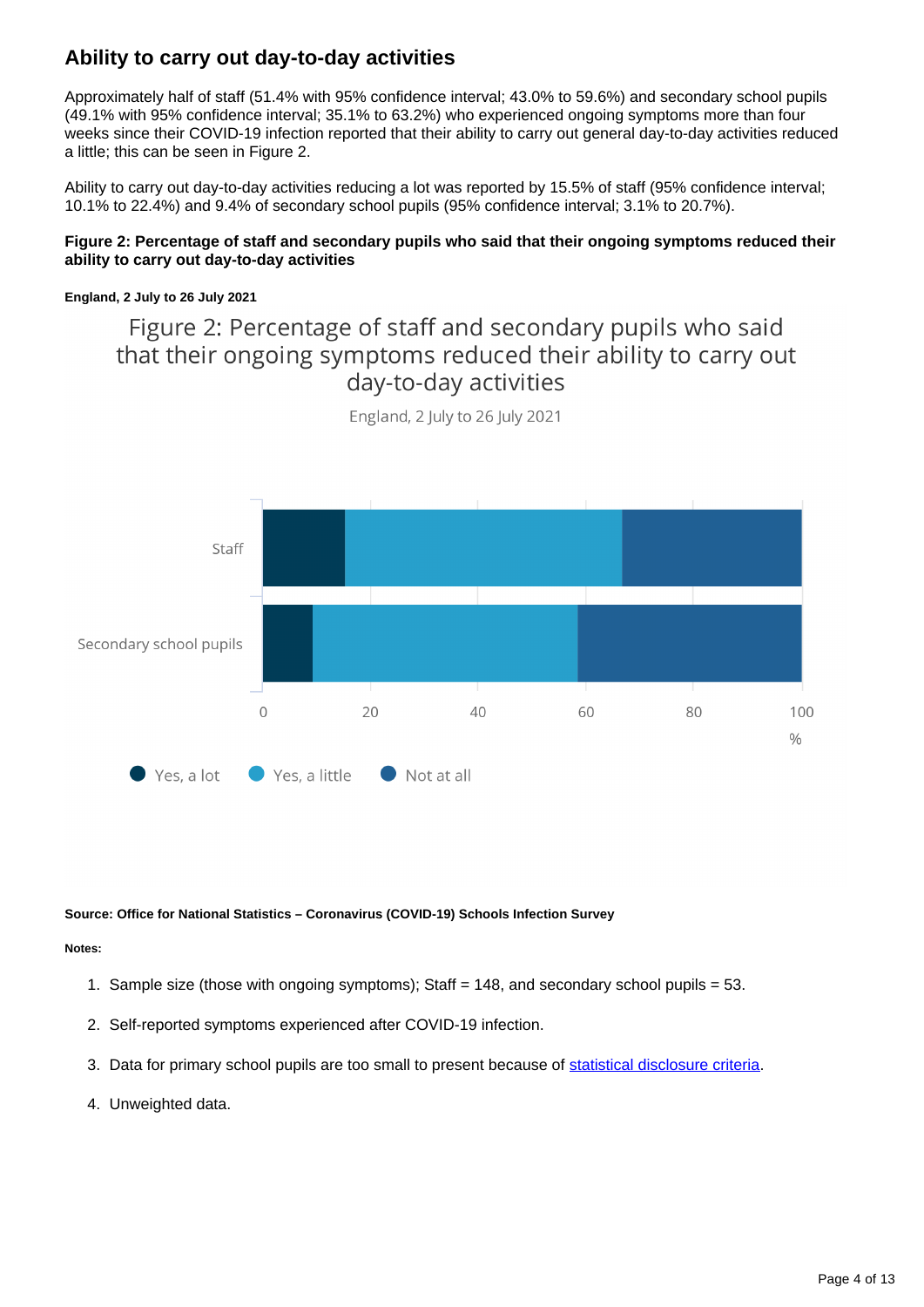### **Activities at work**

For staff members experiencing ongoing symptoms, the majority reported that their ability to carry out activities at work reduced a little (46.6% with 95% confidence interval; 38.3% to 55.0%) or not at all (43.2% with 95% confidence interval; 35.0% to 51.6%).

Around one in ten staff (10.4%) experiencing ongoing symptoms reported that their ability to carry out activities at work had reduced either by a lot, by about half or they were unable to work because of ongoing symptoms more than four weeks after COVID-19 infection. Further information can be found in the [accompanying dataset.](https://www.ons.gov.uk/peoplepopulationandcommunity/healthandsocialcare/conditionsanddiseases/datasets/covid19schoolsinfectionsurveyenglandprevalenceofongoingsymptomsfollowingcoronaviruscovid19infectioninschoolpupilsandstaff)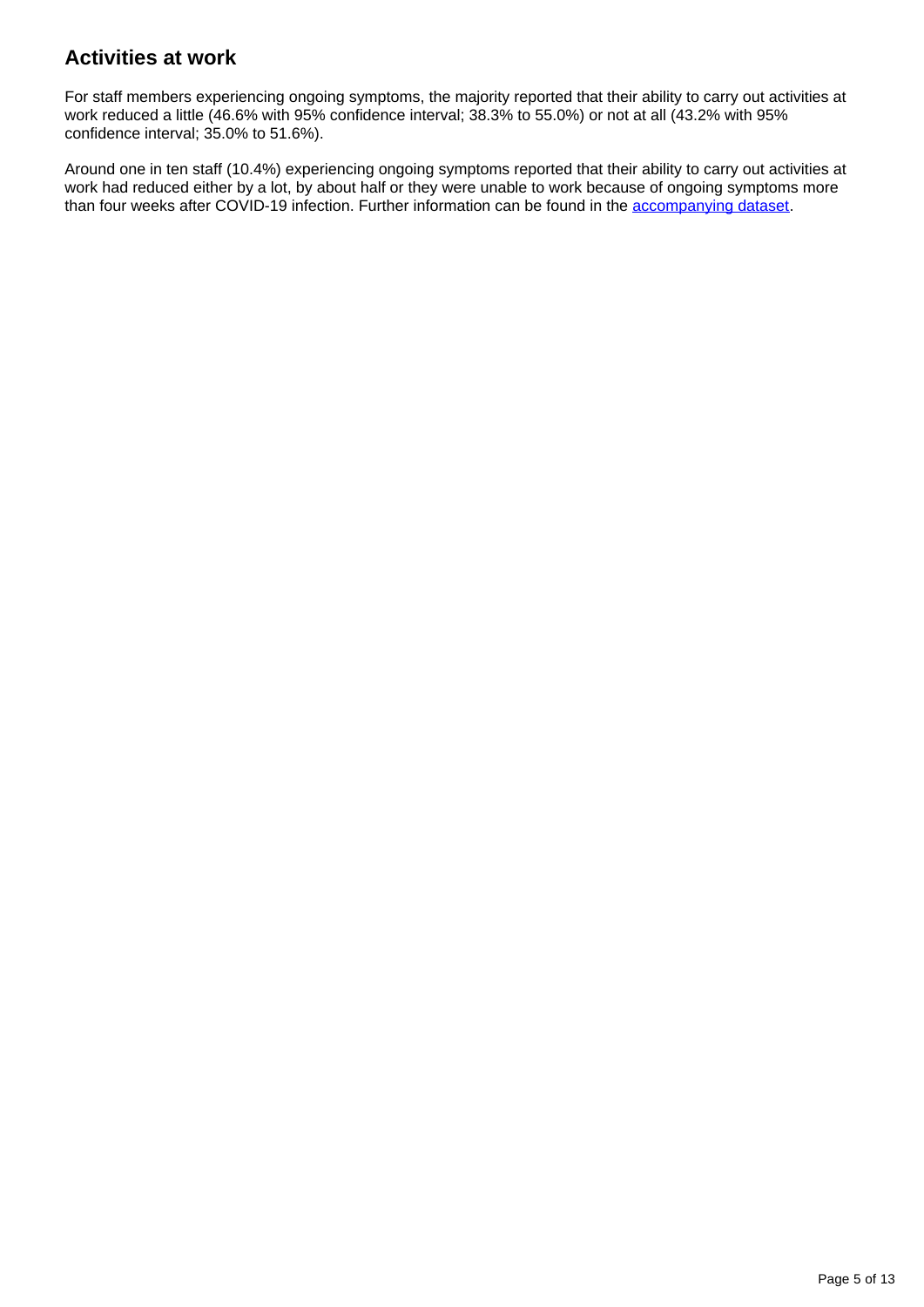### **Absenteeism**

Of staff experiencing ongoing symptoms more than four weeks after their COVID-19 infection, 60.9% reported that they had not had any days absent from work as a result (95% confidence interval; 52.7% to 68.8%), 15.9% were absent for five days or less (95% confidence interval; 10.5% to 22.7%), and 10.6% between six and ten days (95% confidence interval; 6.2% to 16.6%).

A small proportion of staff members with ongoing symptoms (3.3% with 95% confidence interval; 1.1% to 7.6%) had been absent from work for 61 days or more; this can be seen in Figure 3.

### **Figure 3: Number of days staff were absent from work as a result of ongoing symptoms**

#### **England, 2 July to 26 July 2021**

## Figure 3: Number of days staff were absent from work as a result of ongoing symptoms

England, 2 July to 26 July 2021



#### **Source: Office for National Statistics – Coronavirus (COVID-19) Schools Infection Survey**

### **Notes:**

- 1. Sample size for Staff (those with ongoing symptoms) = 151.
- 2. Self-reported symptoms experienced after COVID-19 infection.
- 3. Unweighted data.

Half of secondary school pupils (50.0% with 95% confidence interval 38.5% to 67.1%) reported that they had attended all of school as normal despite experiencing ongoing symptoms more than four weeks after COVID-19 infection; this can be seen in Figure 4.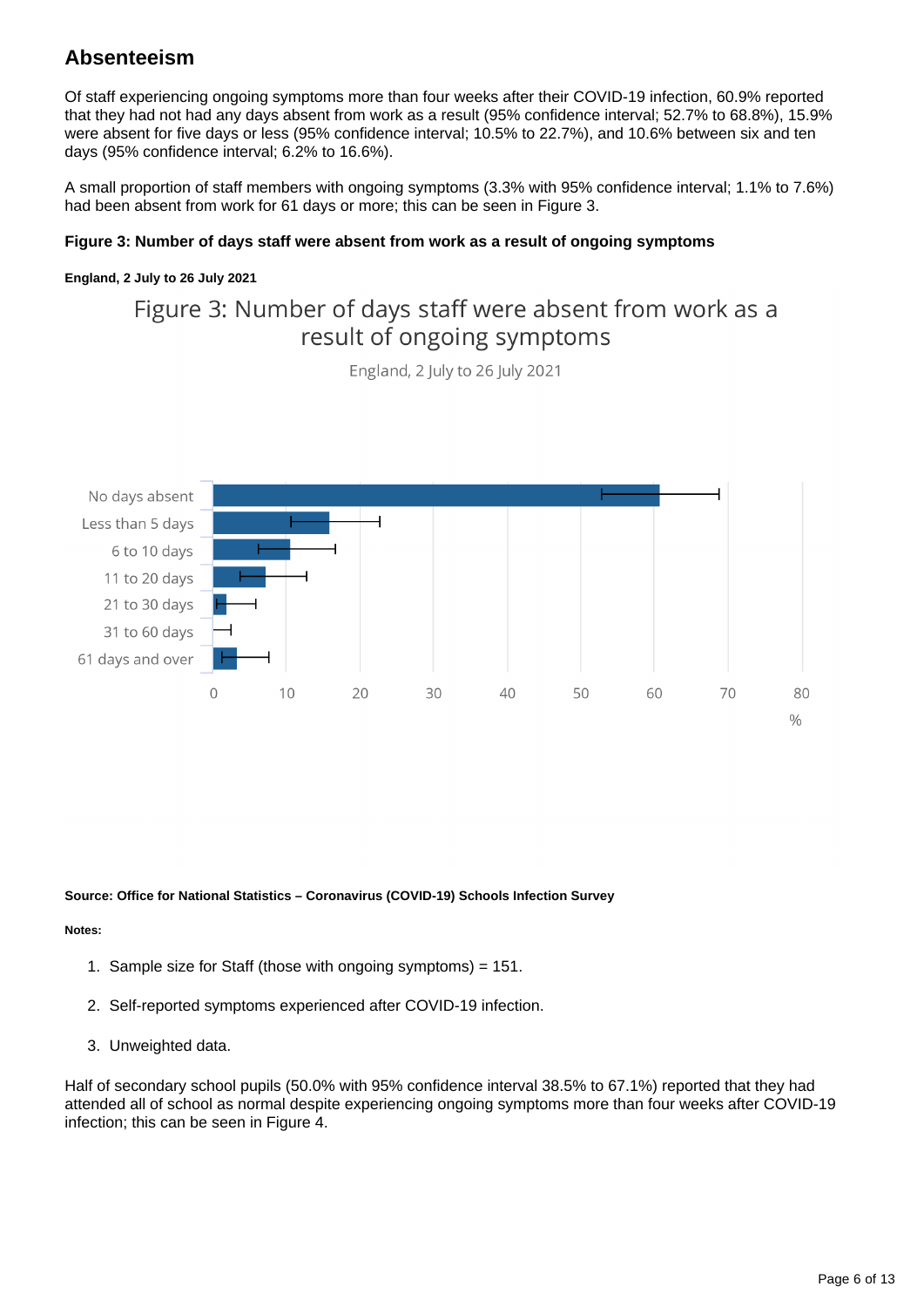### **Figure 4: How much schooling secondary school pupils have attended while experiencing ongoing symptoms**

### **England, 2 July to 26 July 2021**

## Figure 4: How much schooling secondary school pupils have attended while experiencing ongoing symptoms

England, 2 July to 26 July 2021



#### **Source: Office for National Statistics – Coronavirus (COVID-19) Schools Infection Survey**

- 1. Sample size for secondary pupils (those with ongoing symptoms) = 54.
- 2. Data for Primary school pupils are too small to present because of [statistical disclosure criteria](https://www.ons.gov.uk/methodology/methodologytopicsandstatisticalconcepts/disclosurecontrol/policyforsocialsurveymicrodata).
- 3. Self-reported symptoms experienced after COVID-19 infection.
- 4. Unweighted data.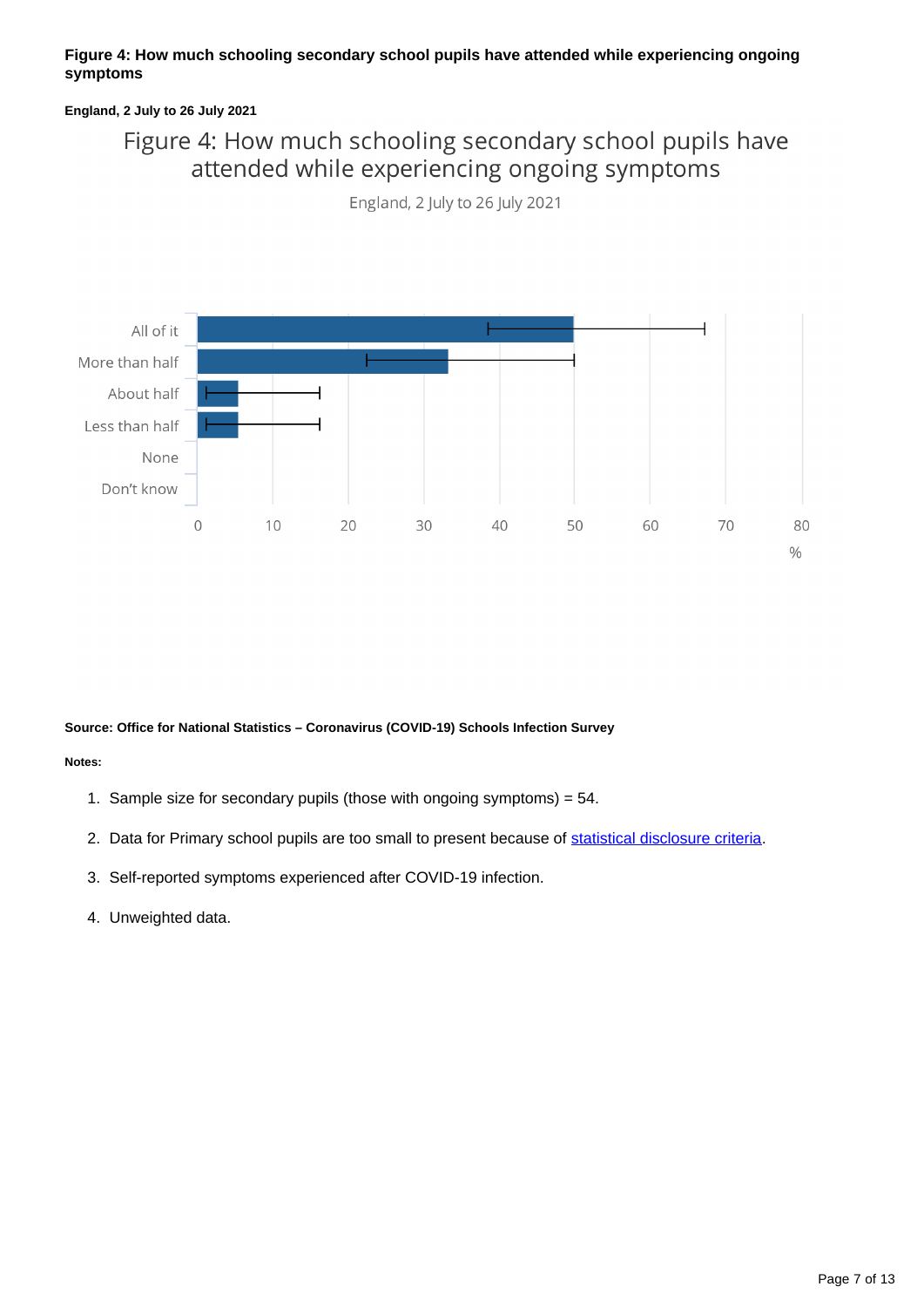## <span id="page-7-0"></span>**4 . Types of ongoing symptoms**

**Staff Pupils**

The most common symptom reported by survey respondents experiencing ongoing symptoms more than four weeks after a confirmed or suspected coronavirus (COVID-19) infection was "weakness/tiredness" by both staff (59.6%) and pupils (46.3%). This can be seen in Table 1.

"Shortness of breath" was the second most reported (41.8%) symptom in staff experiencing ongoing symptoms. However, this was the ninth most reported symptom for pupils (20.4%).

A similar proportion of staff and pupils experiencing ongoing symptoms also said they were experiencing loss of smell, loss of taste and muscle ache more than four weeks after their COVID-19 infection. Further detail of reported symptoms can be found in the [accompanying dataset.](https://www.ons.gov.uk/peoplepopulationandcommunity/healthandsocialcare/conditionsanddiseases/datasets/covid19schoolsinfectionsurveyenglandprevalenceofongoingsymptomsfollowingcoronaviruscovid19infectioninschoolpupilsandstaff)

Table 1: Percentage of the 10 most common ongoing symptoms experienced by participants since COVID-19

infection

England, 2 July to 26 July 2021

| <b>Symptoms</b>                    | <b>Number</b> | Percentage<br>reported<br>more than<br>reporting four weeks<br>symptom since the<br>start of<br><b>COVID-19 infection</b> | <b>Symptoms</b>         | <b>Number</b><br>symptom since the | Percentage<br>reported<br>more than<br>reporting four weeks<br>start of<br><b>COVID-19 infection</b> |
|------------------------------------|---------------|---------------------------------------------------------------------------------------------------------------------------|-------------------------|------------------------------------|------------------------------------------------------------------------------------------------------|
| Weakness / Tiredness 84            |               | 59.6%                                                                                                                     | Weakness / Tiredness 25 |                                    | 46.3%                                                                                                |
| Shortness of breath                | 59            | 41.8%                                                                                                                     | Loss of smell           | 20                                 | 37.0%                                                                                                |
| Loss of smell                      | 49            | 34.8%                                                                                                                     | Loss of taste           | 19                                 | 35.2%                                                                                                |
| Loss of taste                      | 48            | 34.0%                                                                                                                     | Headaches               | 18                                 | 33.3%                                                                                                |
| Muscle ache                        | 42            | 29.8%                                                                                                                     | Muscle ache             | 16                                 | 29.6%                                                                                                |
| Cough                              | 39            | 27.7%                                                                                                                     | Cough                   | 13                                 | 24.1%                                                                                                |
| <b>Difficulty</b><br>concentrating | 39            | 27.7%                                                                                                                     | Worry / Anxiety         | 12                                 | 22.2%                                                                                                |
| Memory loss                        | 32            | 22.7%                                                                                                                     | Low Mood                | 12                                 | 22.2%                                                                                                |
| Vertigo                            | 31            | 22.0%                                                                                                                     | Shortness of breath     | 11                                 | 20.4%                                                                                                |
| Palpitations                       | 31            | 22.0%                                                                                                                     | Fever                   | 10                                 | 18.5%                                                                                                |

Source: Office for National Statistics – Coronavirus (COVID-19) Schools Infection Survey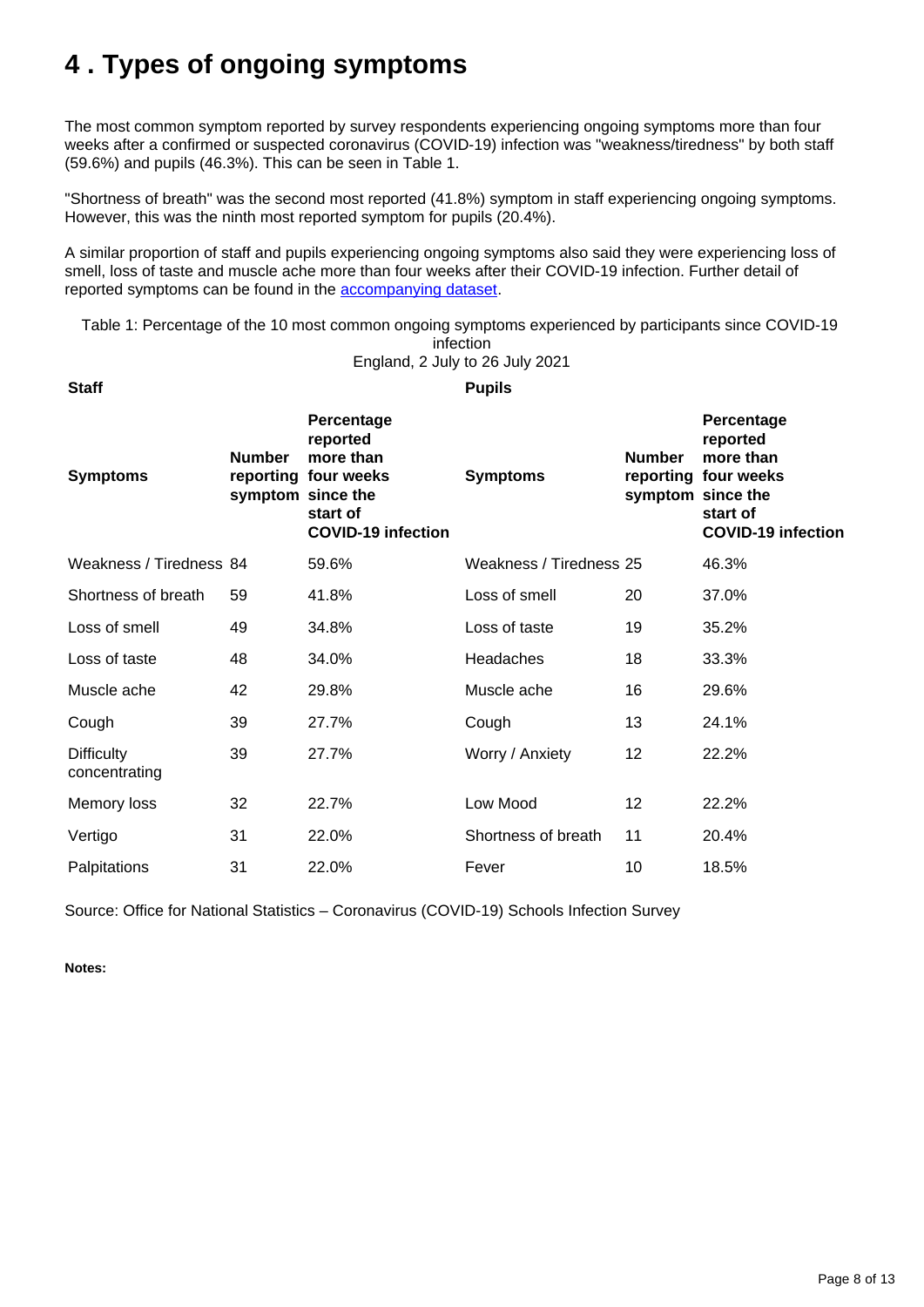- 1. Sample size for staff (with ongoing symptoms) = 141 and pupils = 48.
- 2. Self-reported symptoms experienced after COVID-19 infection.
- 3. These results should be interpreted with caution because it is not known how many people would have experienced these symptoms even if they had not been infected with coronavirus.
- 4. Pupils refers to both primary and secondary pupils.
- 5. Unweighted data.

### **More about coronavirus**

- Find the latest on [coronavirus \(COVID-19\) in the UK.](https://www.ons.gov.uk/peoplepopulationandcommunity/healthandsocialcare/conditionsanddiseases)
- **[Explore the latest coronavirus data](https://www.ons.gov.uk/peoplepopulationandcommunity/healthandsocialcare/conditionsanddiseases/articles/coronaviruscovid19/latestinsights) from the ONS and other sources.**
- All ONS analysis, summarised in our [coronavirus roundup.](https://www.ons.gov.uk/peoplepopulationandcommunity/healthandsocialcare/conditionsanddiseases/articles/coronaviruscovid19roundup/latest)
- View [all coronavirus data](https://www.ons.gov.uk/peoplepopulationandcommunity/healthandsocialcare/conditionsanddiseases/datalist).
- Find out how we are [working safely in our studies and surveys.](https://www.ons.gov.uk/news/statementsandletters/ensuringyoursafetyduringcovid19)

## <span id="page-8-0"></span>**5 . COVID-19 Schools Infection Survey data**

[COVID-19 Schools Infection Survey, England: Prevalence of ongoing symptoms following coronavirus](https://www.ons.gov.uk/peoplepopulationandcommunity/healthandsocialcare/conditionsanddiseases/datasets/covid19schoolsinfectionsurveyenglandprevalenceofongoingsymptomsfollowingcoronaviruscovid19infectioninschoolpupilsandstaff)  [\(COVID-19\) infection in school pupils and staff](https://www.ons.gov.uk/peoplepopulationandcommunity/healthandsocialcare/conditionsanddiseases/datasets/covid19schoolsinfectionsurveyenglandprevalenceofongoingsymptomsfollowingcoronaviruscovid19infectioninschoolpupilsandstaff)

Dataset | Released 28 September 2021

Initial estimates of prevalence of ongoing symptoms following coronavirus (COVID-19) infection in staff and pupils from the COVID-19 Schools Infection Survey across a sample of schools, within selected local authority areas in England. This Schools Infection Survey is jointly led by the London School of Hygiene & Tropical Medicine, Public Health England and the Office for National Statistics.

## <span id="page-8-1"></span>**6 . Collaboration**



The Coronavirus (COVID-19) Schools Infection Survey analysis was produced by the Office for National Statistics (ONS) in collaboration with our research partners at the London School of Hygiene & Tropical Medicine and Public Health England.

## <span id="page-8-2"></span>**7 . Glossary**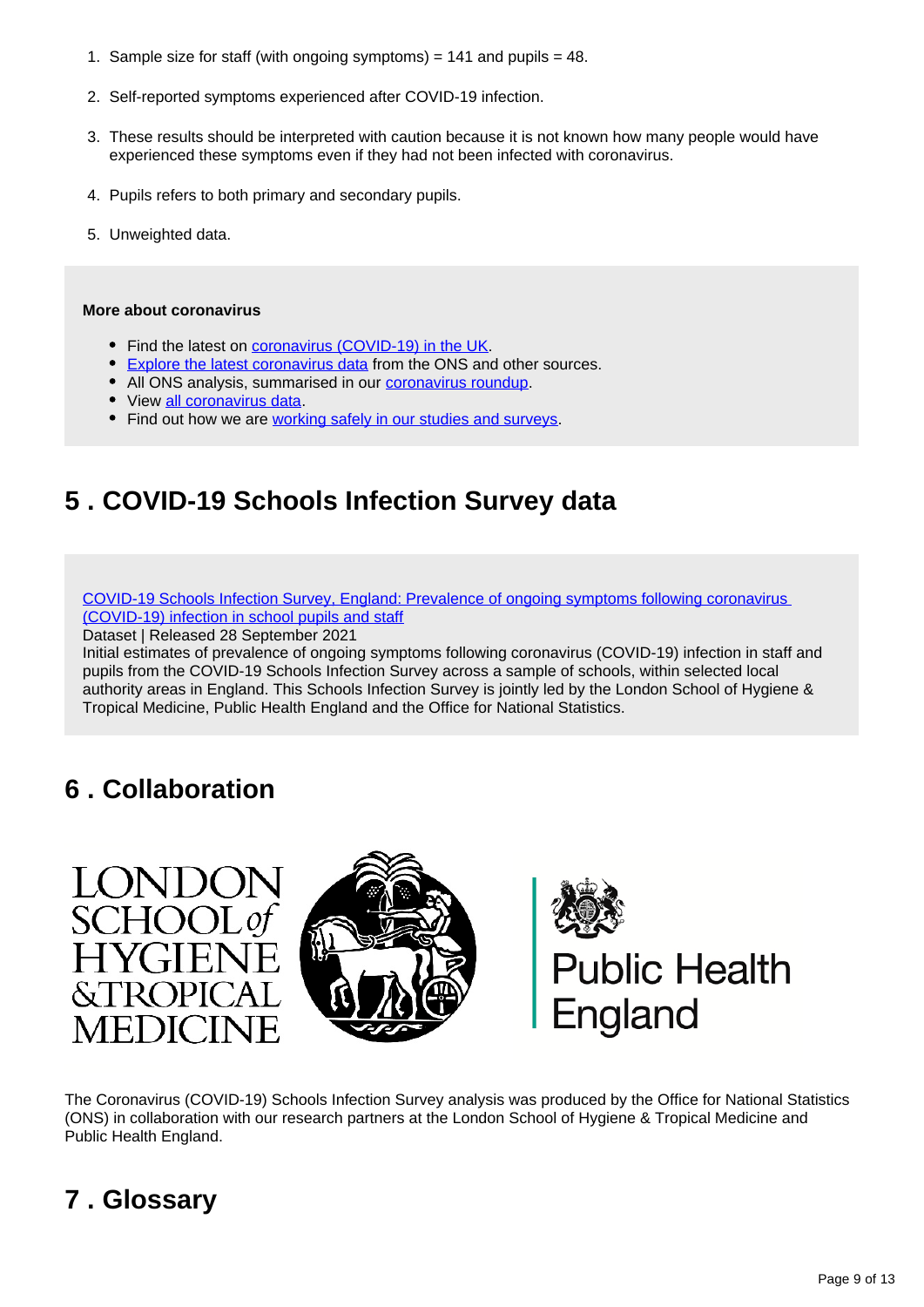### **Confidence interval**

A confidence interval gives an indication of the degree of uncertainty of an estimate, showing the precision of a sample estimate. The 95% confidence intervals are calculated so that if we repeated the study many times, 95% of the time the true unknown value would lie between the lower and upper confidence limits. A wider interval indicates more uncertainty in the estimate. Overlapping confidence intervals indicate that there may not be a true difference between two estimates. For more information, see our methodology page on [statistical uncertainty](https://www.ons.gov.uk/methodology/methodologytopicsandstatisticalconcepts/uncertaintyandhowwemeasureit#confidence-interval).

## <span id="page-9-0"></span>**8 . Measuring the data**

### **Methods used to produce these findings**

This analysis was based on 5,117 responses to the final questionnaire for participants of the COVID-19 Schools Infection Survey (SIS). Questionnaires were answered by the parents or guardians of pupils aged under 16 years. Pupils aged 16 years and over, and staff completed their own questionnaires. Staff includes all employees working in the school for example, teachers, teaching assistants, and support staff, and refers to both primary and secondary school.

All participants were asked whether they have, or previously have had, coronavirus (COVID-19) and were asked whether this infection had been confirmed by a nasal swab (PCR) or lateral flow device (LFD) or whether it was a suspected infection as a result of likely COVID-19 symptoms or because of a diagnosis by their GP or NHS 111. The responses to the following questions on symptoms were asked only of those respondents who had a suspected or confirmed infection. Those responses were then filtered to only those who believed their symptoms were not explained by something else relating to COVID-19.

Questions asked in SIS can be viewed via the [COVID-19 Question Bank](https://gss.civilservice.gov.uk/blog/have-you-got-a-question-about-covid-19/) on the Government Statistical Service website.

### **Reference period**

Data was collected between 2 July and 26 July 2021 shortly after Round 6 (14 June to 6 July 2021) of in-school testing. Questions related to COVID-19 infection relate to a current or previous infection, on or before the date on which the survey was completed.

### **Response rates**

This analysis was based on 5,117 responses to the final questionnaire for participants of SIS; 3,459 pupils (923 primary and 2,536 secondary) and 1,658 staff (414 primary and 1,244 secondary) participated. The estimated response rate for staff was 19% and for pupils 20%.

Of respondents, 419 staff and 471 secondary school pupils were identified as either reporting a previous COVID-19 infection confirmed by a nasal swab (PCR), LFD or suspected COVID-19 because they had experienced COVID-19-like symptoms or had received a medical diagnosis (by GP or NHS 111).

### **Quality**

More quality and methodology information on strengths, limitations, appropriate uses, and how the data were created is available in the [accompanying methodology.](https://www.ons.gov.uk/peoplepopulationandcommunity/healthandsocialcare/conditionsanddiseases/methodologies/covid19schoolsinfectionsurveymethodsandfurtherinformation)

Data cleaning and quality assurance is being carried out on data collected as part of the study on an ongoing basis. All estimates presented in this bulletin are provisional results. Estimates may therefore be revised in future publications.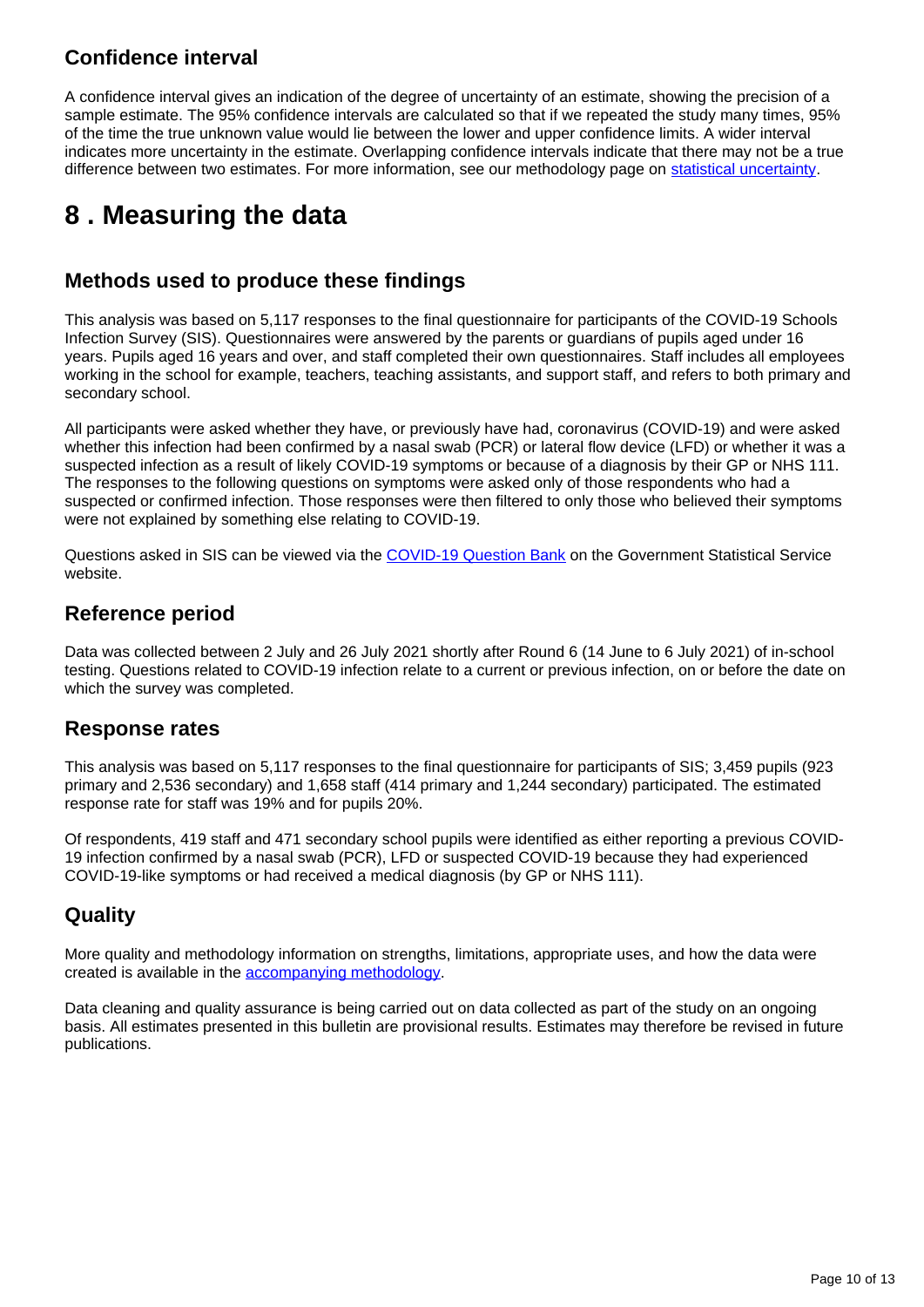### **Comparisons with other studies**

The estimated prevalence of ongoing symptoms reported in SIS tend to fall between estimates produced in other studies.

SIS and the Office for National Statistics COVID-19 Infection Survey (CIS) data on the [duration of reported](https://www.ons.gov.uk/peoplepopulationandcommunity/healthandsocialcare/conditionsanddiseases/articles/technicalarticleupdatedestimatesoftheprevalenceofpostacutesymptomsamongpeoplewithcoronaviruscovid19intheuk/26april2020to1august2021#approach-3-prevalence-of-self-reported-long-covid)  [symptoms](https://www.ons.gov.uk/peoplepopulationandcommunity/healthandsocialcare/conditionsanddiseases/articles/technicalarticleupdatedestimatesoftheprevalenceofpostacutesymptomsamongpeoplewithcoronaviruscovid19intheuk/26april2020to1august2021#approach-3-prevalence-of-self-reported-long-covid) (26 April 2020 to 1 August 2021) both suggest that adults are more likely to report ongoing symptoms post COVID-19 infection compared with children.

However, [the latest estimates from CIS](https://www.ons.gov.uk/peoplepopulationandcommunity/healthandsocialcare/conditionsanddiseases/articles/technicalarticleupdatedestimatesoftheprevalenceofpostacutesymptomsamongpeoplewithcoronaviruscovid19intheuk/26april2020to1august2021) are lower than those reported in SIS. Approximately 14.1% (13.3% to 14.9%) of CIS participants who tested positive with a swab sample described themselves as experiencing "long COVID". Within the 12- to 16-year-old age group, 4.7% (3.2% to 6.8%) described themselves as experiencing symptoms more than four weeks after infection.

The estimates reported in the CIS are lower than those reported in SIS as it is likely that those reporting a confirmed or suspected case of COVID-19 in SIS would have been symptomatic at the time of infection, whereas all CIS participants are tested for COVID-19 at every follow-up visit regardless of symptoms. Over half of infections in the CIS study sample did not have symptoms at the acute phase. The weekly CIS survey has a larger sample than SIS, analysis of self-reported long COVID was based on 21,374 confirmed cases, of which 1,751 were in the 12- to 16-year-old age group. The CIS estimates are also based on prospective data, whereas SIS data is based on retrospective questioning which may be subject to recall error.

The COVID-19 Schools Infection Survey estimates appear lower than those reported by the CLoCk study (University College London and Public Health England [Children and young people with Long COVID \(CLoCk\)](https://www.researchsquare.com/article/rs-798316/v1) study). Here, the presence of physical symptoms three months post-test was around 14 percentage points higher in children who had initially tested positive for COVID-19 compared with the control group (who had initially tested negative). CLoCk also reported that tiredness and headaches were the most common symptoms three months after COVID-19 infection.

Those surveyed as part of the REACT [persistent symptoms study](https://spiral.imperial.ac.uk/bitstream/10044/1/89844/9/REACT_long_covid_paper_final.pdf) (PDF, 4.41MB) analysis were symptomatic at the time of infection. Of those with COVID-19 infection, 52.2% reported experiencing one or more symptoms four weeks after initial onset and 37.7% experienced at least one symptom for 12 weeks or more. This study also suggests higher prevalence of ongoing symptoms than the SIS data.

## <span id="page-10-0"></span>**9 . Strengths and limitations**

### **Strengths**

All participants who had enrolled in the COVID-19 Schools Infection Survey (SIS) had the opportunity to answer the end of survey questionnaire. The end of survey questionnaire covered a range of topics and was not released as a specific long COVID questionnaire. This may help reduce the risk of bias among the participants who responded.

The demographics of those answering were similar to those that have enrolled in SIS as a whole (for example 60% of females answered the end of survey questionnaire which is similar to 59% of total females enrolled in the study).

As respondents were not provided with a predefined list of symptoms to choose from, the questionnaire therefore captures all symptoms that the respondent believes are linked to coronavirus (COVID-19) infection.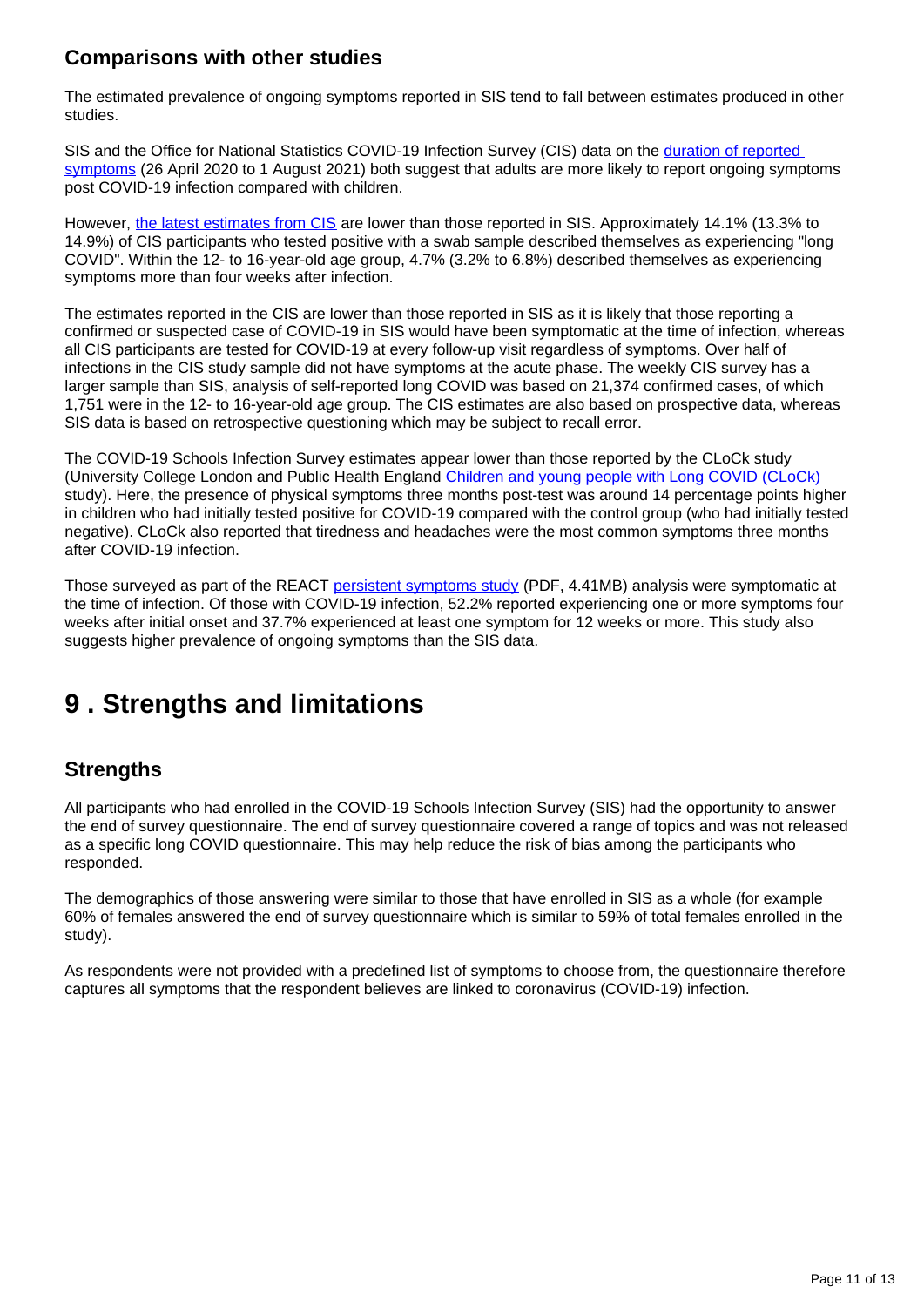### **Limitations**

SIS is not intended to be generalisable to all schools in England as the study design oversampled local authorities in high prevalence areas at the start of the academic year (September 2020). However, whilst the sampling in SIS will have an impact on the initial probability of somebody sampled for the survey having contracted COVID-19, there is little evidence that experiencing ongoing symptoms (given prior infection) is influenced by geographic region.

As questions on ongoing symptoms were only asked to those who reported a previously confirmed or suspected COVID-19 infection, we were not able to compare estimates to those in a non-infected control group and do not know how common these symptoms are in the uninfected population more generally.

In some cases, the sample size and numbers available for analysis are small, as only those who indicated they had a previous (confirmed or suspected) COVID-19 infection and experienced symptoms lasting over four weeks were able to answer questions. Therefore, results should be treated with some caution.

Participants with ongoing symptoms may have been more likely, or conversely less able, to answer the questionnaire which may bias the prevalence estimates.

Analysis is based on self-reported symptoms which are subjective to the individual, have not been clinically diagnosed and should be treated with some caution as the reported symptoms may not be because of a previous COVID-19 infection.

It is not known whether those who reported confirmed or suspected COVID-19 infection were symptomatic or asymptomatic at the time of infection and this can influence the probability of developing ongoing COVID-19 symptoms.